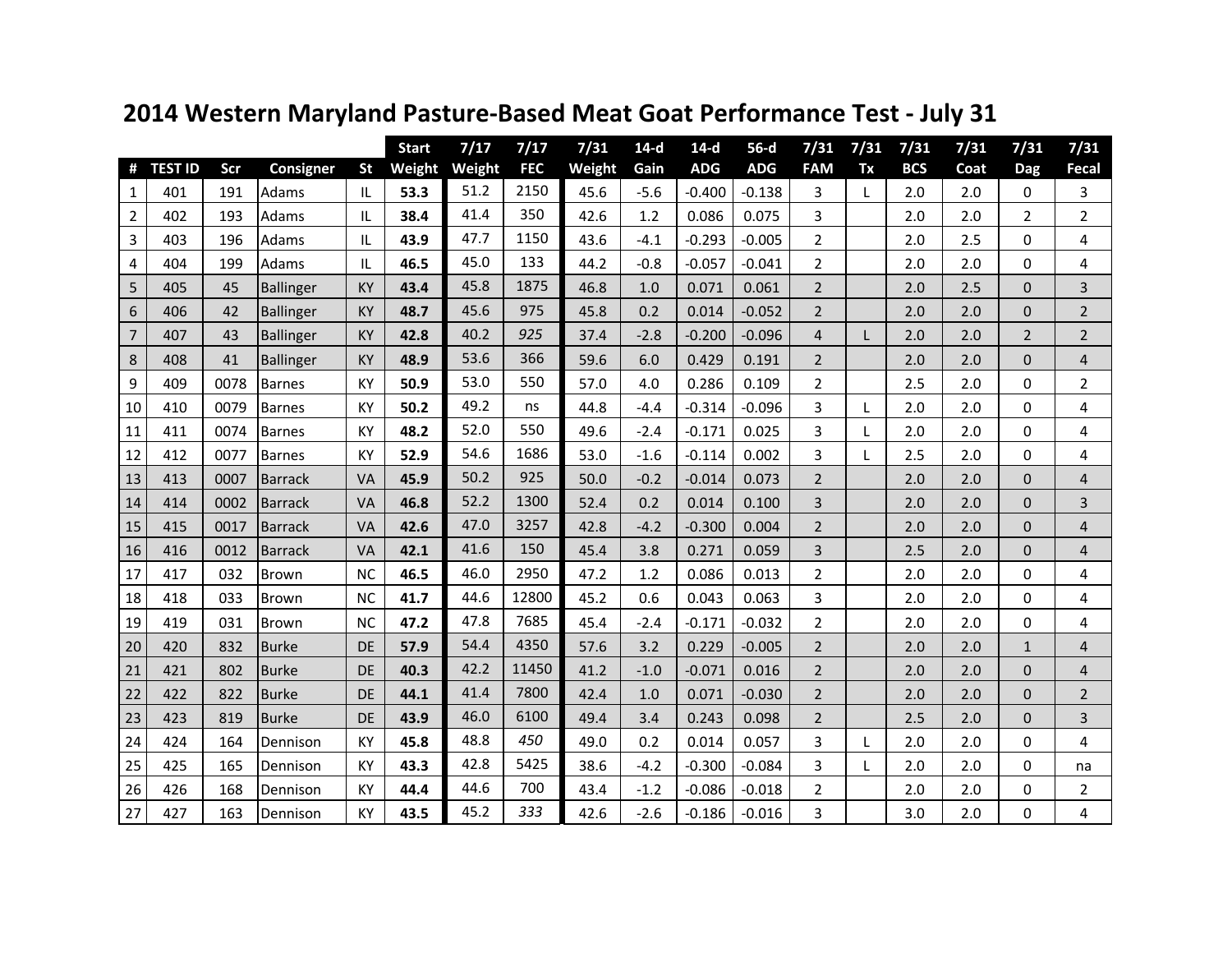|    |                |      |                  |           | <b>Start</b> | 7/17   | 7/17       | 7/31   | $14-d$ | $14-d$     | $56-d$     | 7/31           | 7/31      | 7/31       | 7/31 | 7/31           | 7/31           |
|----|----------------|------|------------------|-----------|--------------|--------|------------|--------|--------|------------|------------|----------------|-----------|------------|------|----------------|----------------|
| #  | <b>TEST ID</b> | Scr  | <b>Consigner</b> | <b>St</b> | Weight       | Weight | <b>FEC</b> | Weight | Gain   | <b>ADG</b> | <b>ADG</b> | <b>FAM</b>     | <b>Tx</b> | <b>BCS</b> | Coat | <b>Dag</b>     | Fecal          |
| 28 | 428            | 0030 | English          | MD        | 62.5         | 58.2   | 1976       | 54.8   | $-3.4$ | $-0.243$   | $-0.138$   | $\overline{2}$ |           | 2.5        | 2.0  | 0              | $\overline{2}$ |
| 29 | 429            | 23   | Glover           | MD        | 39.3         | 41.8   | 6700       | 42.0   | 0.2    | 0.014      | 0.048      | $\overline{2}$ |           | 2.5        | 2.0  | 0              | $\mathbf{2}$   |
| 30 | 430            | 24   | Glover           | <b>MD</b> | 46.4         | 44.2   | 5050       | 43.2   | $-1.0$ | $-0.071$   | $-0.057$   | $\overline{2}$ |           | 2.0        | 2.0  | 0              | 4              |
| 31 | 431            | 25   | Glover           | <b>MD</b> | 38.2         | 41.0   | 4125       | 42.0   | 1.0    | 0.071      | 0.068      | $\overline{2}$ |           | 2.0        | 2.0  | 0              | 4              |
| 32 | 432            | 0084 | Heise            | PA        | 47.6         | 49.2   | 1175       | 47.6   | $-1.6$ | $-0.114$   | 0.000      | 3              |           | 2.0        | 2.0  | $\mathbf 0$    | 4              |
| 33 | 433            | 0086 | Heise            | PA        | 44.8         | 49.6   | 250        | 49.8   | 0.2    | 0.014      | 0.089      | $\overline{2}$ |           | 2.0        | 2.0  | 0              | 3              |
| 34 | 434            | 0085 | Heise            | PA        | 51.7         | 54.6   | 675        | 52.8   | $-1.8$ | $-0.129$   | 0.020      | $\mathbf{1}$   |           | 2.5        | 2.0  | 0              | 3              |
| 35 | 435            | 403  | Larr             | IN        | 46.1         | 45.6   | 5433       | 46.0   | 0.4    | 0.029      | $-0.002$   | 3              | L         | 2.0        | 2.0  | 0              | 3              |
| 36 | 436            | 402  | Larr             | IN        | 53.1         | 50.2   | 675        | 45.6   | $-4.6$ | $-0.329$   | $-0.134$   | 3              | L         | 2.0        | 2.0  | 0              | 4              |
| 37 | 438            | 284  | Loos             | IL        | 45.9         | 45.4   | 2550       | 46.8   | 1.4    | 0.100      | 0.016      | $\overline{2}$ |           | 2.0        | 2.0  | 0              | $\overline{2}$ |
| 38 | 439            | 326  | Loos             | L         | 61.5         | 54.6   | 2150       | 54.8   | 0.2    | 0.014      | $-0.120$   | $\overline{2}$ |           | 2.0        | 2.0  | $\mathbf{1}$   | 3              |
| 39 | 440            | 444  | Loos             | IL        | 49.8         | 52.6   | 1900       | 53.0   | 0.4    | 0.029      | 0.057      | 3              |           | 2.5        | 2.0  | $\mathbf 0$    | $\overline{2}$ |
| 40 | 441            | 171  | Majancsik        | KY        | 42.0         | 46.2   | 1075       | 48.6   | 2.4    | 0.171      | 0.118      | 3              |           | 2.5        | 2.5  | 0              | $\overline{2}$ |
| 41 | 442            | 159  | Majancsik        | KY        | 44.0         | 41.4   | 6150       | 41.4   | 0.0    | 0.000      | $-0.046$   | 3              |           | 2.0        | 2.0  | $\mathbf{1}$   | 3              |
| 42 | 443            | 161  | Majancsik        | KY        | 38.1         | 39.2   | 5771       | 41.6   | 2.4    | 0.171      | 0.063      | $\overline{2}$ |           | 2.0        | 2.0  | 0              | $\overline{2}$ |
| 43 | 444            | 166  | Majancsik        | KY        | 38.8         | 45.0   | 975        | 39.8   | $-5.2$ | $-0.371$   | 0.018      | $\overline{2}$ |           | 2.0        | 2.0  | $\Omega$       | 4              |
| 44 | 445            | 0428 | Murphy           | <b>NJ</b> | 63.3         | 68.4   | 4166       | 63.4   | $-5.0$ | $-0.357$   | 0.002      | $\overline{2}$ |           | 2.0        | 2.0  | $\mathbf 0$    | $\overline{2}$ |
| 45 | 446            | 3779 | Murphy           | NJ        | 64.8         | 72.2   | 2066       | 65.8   | $-6.4$ | $-0.457$   | 0.018      | $\overline{2}$ |           | 2.0        | 2.0  | $\mathbf{0}$   | $\overline{4}$ |
| 46 | 447            | 404  | <b>Murphy</b>    | <b>NJ</b> | 69.2         | 67.0   | 1650       | 65.4   | $-1.6$ | $-0.114$   | $-0.068$   | $\overline{2}$ |           | 2.5        | 2.0  | 0              | 4              |
| 47 | 448            | 447  | Murphy           | NJ        | 51.8         | 52.2   | 667        | 54.0   | 1.8    | 0.129      | 0.039      | $\overline{2}$ |           | 2.0        | 2.0  | 0              | $\overline{4}$ |
| 48 | 449            | 1404 | Nelson           | <b>MD</b> | 42.6         | 42.0   | 300        | 42.8   | 0.8    | 0.057      | 0.004      | $\overline{2}$ |           | 2.0        | 2.0  | 0              | 4              |
| 49 | 450            | 1417 | Nelson           | MD        | 41.2         | 40.4   | 4150       | 41.6   | 1.2    | 0.086      | 0.007      | $\overline{2}$ |           | 2.0        | 2.0  | 0              | $\overline{2}$ |
| 50 | 451            | 1403 | Nelson           | MD        | 37.7         | 40.2   | 1500       | 35.8   | $-4.4$ | $-0.314$   | $-0.034$   | $\overline{2}$ |           | 2.0        | 2.0  | 0              | na             |
| 51 | 452            | 306  | Patrick          | GA        | 38.6         | 40.8   | 2900       | 43.8   | 3.0    | 0.214      | 0.093      | $\overline{2}$ |           | 2.0        | 2.0  | $\mathbf{0}$   | 3              |
| 52 | 453            | 303  | Patrick          | GA        | 39.1         | 43.0   | 3275       | 45.2   | 2.2    | 0.157      | 0.109      | $\mathbf{1}$   |           | 2.0        | 2.0  | 0              | 3              |
| 53 | 454            | 298  | Patrick          | GA        | 39.4         | 41.8   | 5600       | 40.0   | $-1.8$ | $-0.129$   | 0.011      | $\overline{2}$ |           | 2.0        | 2.0  | $\mathbf{1}$   | $\overline{2}$ |
| 54 | 455            | 1409 | Peters           | <b>NC</b> | 43.2         | 50.8   | 5500       | 47.0   | $-3.8$ | $-0.271$   | 0.068      | $\overline{2}$ |           | 2.5        | 2.0  | 0              | 4              |
| 55 | 456            | 1403 | Peters           | <b>NC</b> | 48.6         | 48.8   | 2100       | 48.2   | $-0.6$ | $-0.043$   | $-0.007$   | $\overline{2}$ |           | 2.0        | 2.0  | 0              | 4              |
| 56 | 457            | 1413 | Peters           | <b>NC</b> | 39.9         | 38.0   | 2250       | 36.0   | $-2.0$ | $-0.143$   | $-0.070$   | 3              | C         | 2.0        | 2.0  | $\overline{2}$ | 4              |